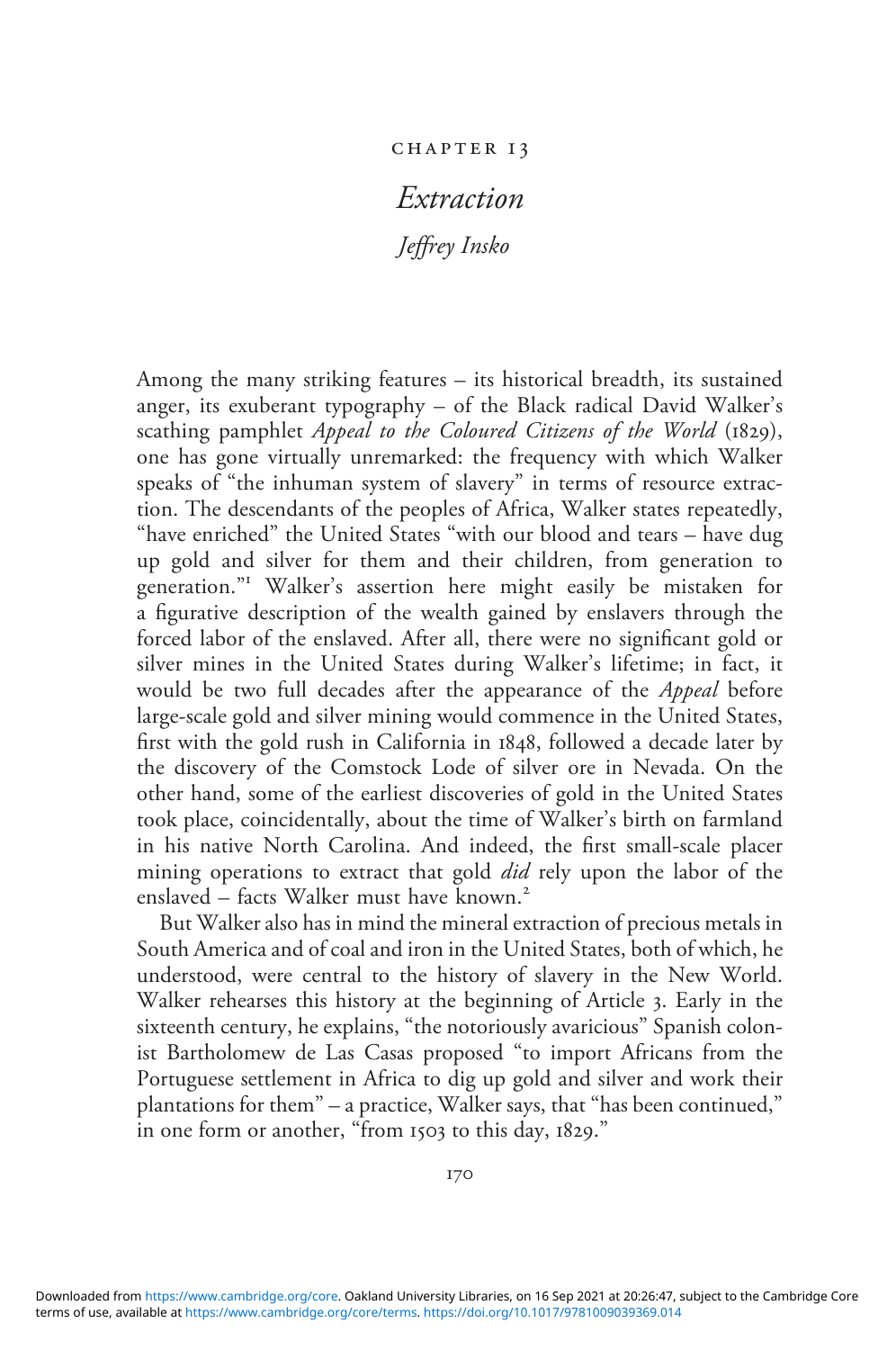Walker's astute account of the history of colonization and enslavement as a matrix of dehumanization, violence, resource extraction, and capital accumulation prefigures what theorists and scholars of the Environmental Humanities have come to describe in terms of various "-cenes," all of which seek to explain the history and conditions of our current planetary emergency: Anthropocene, capitalocene, plantationocene. By now, the debates that have spawned these terms, as well as others, have been well rehearsed. Capitalocene and plantationocene, for example, aim to restore important missing contexts occluded by the universalizing sweep of the "Anthropos," which distributes responsibility for ecological violence evenly across an abstract humanity rather than identifying the particular agents and systems, like extractive capitalism, that have (and have not) caused it.<sup>3</sup> Walker's dates – 1503 and 1829 – resonate with these corrective accounts insofar as they help draw attention to the competing points of origin (give or take a decade or so) of the present ecological crisis identified by "-cene" discourse: the mass combustion of fossil fuels beginning in the Industrial Revolutions of the late-eighteenth and mid-nineteenth centuries, on the one hand, and European arrival in the New World, on the other.

I begin with Walker's preoccupation with resource extraction and the history of New World slavery in order to highlight the importance of understanding the long history of extraction as more than just an effect and driver of capitalist appropriation, expropriation, and accumulation. This is not to say, of course, that capitalism is not a critical part of the story of extraction. Capitalism's insatiable drive toward expansion and growth, its exploitation of material resources, and its need for "cheap things," to borrow a phrase from Jason W. Moore and Raj Patel, have created a world so deeply dependent upon resource extraction that it seems almost impossible to disentangle ourselves from it.<sup>4</sup> Our built infrastructures (roads, pipelines, electrical grids), transportation systems (planes, trains, and automobiles), quotidian comforts (air conditioning, warm showers, moisture-wicking fabrics), and so many of our affective experiences (speed, recorded music, lubrication) depend upon and, in turn, necessitate the continuation of extractive practices.

David Walker helps provide a different framework for understanding the history of extraction, one that I want to suggest more readily allows us to perceive the global and racialized dimensions of that history, which disrupt the standard teleology of capitalism's appropriation of resources. The history he helps bring into focus also foregrounds activists and theorists on the ground like Walker himself: critical thinkers who, from the beginning, named and resisted the violence inflicted upon both humans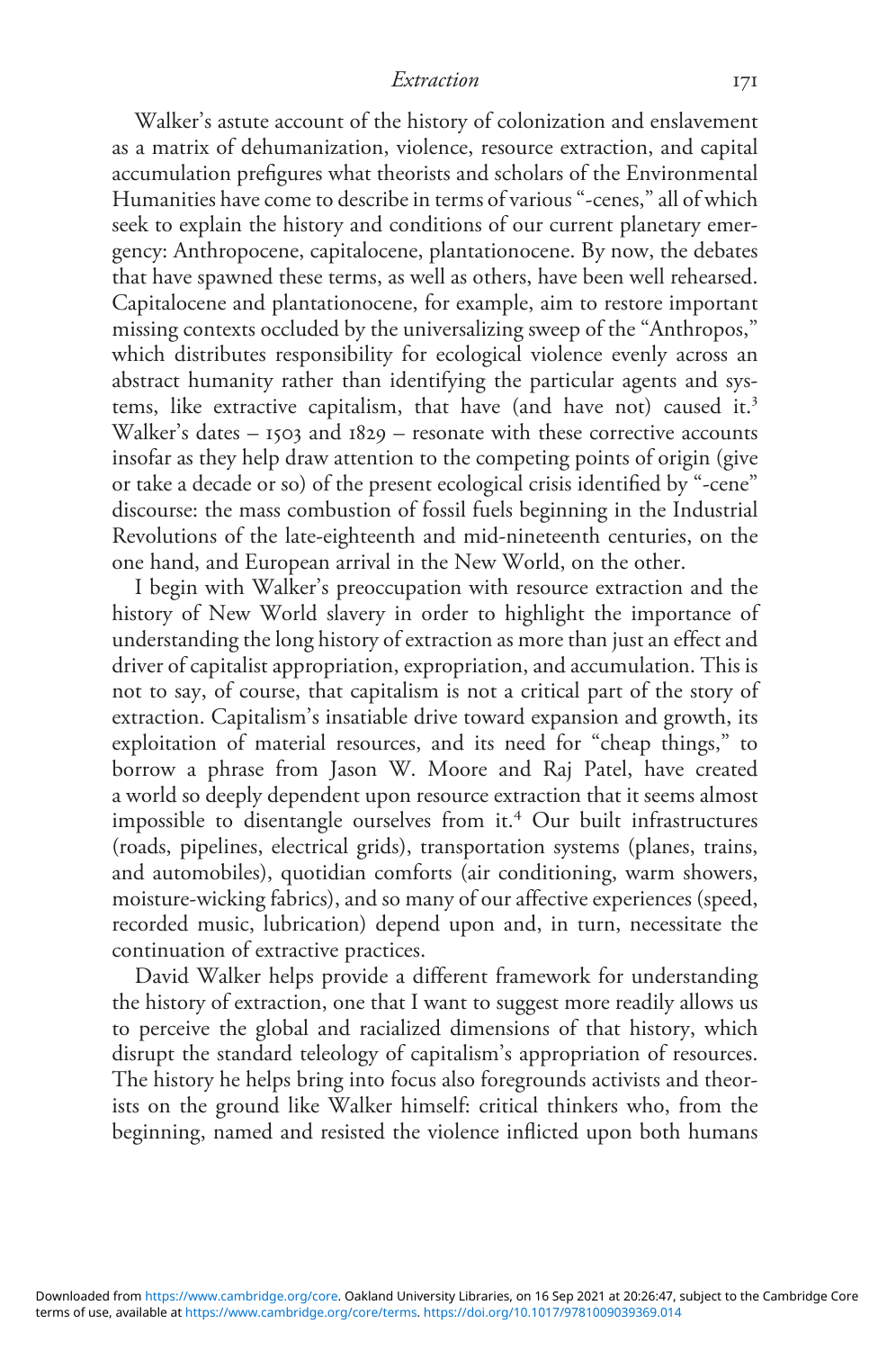and the nonhuman world by extractive practices. In Walker's case, that resistance took literary form. For that reason, Walker also provides an opportunity to reveal how scholars in disciplines like literary studies might think about extraction as both metaphor and material process. To this point, among scholars working in the Environmental Humanities, it has been mainly political ecologists, cultural geographers, and anthropologists and historians studying resource-rich nations such as Nigeria and Ecuador who have taken interest in the subject of extraction. But recently, literary scholars have begun to reveal the affordances of examining the intersections between extractive practices and literary production.<sup>5</sup> This chapter joins that project.

I will proceed in three parts. In the first, I situate Walker among a host of decolonial activists and thinkers engaged in what Walter Mignolo describes as "a relentless analytic effort to understand, in order to overcome, the logic of coloniality underneath the rhetoric of modernity."<sup>6</sup> Walker's history of what he calls "avarice" in the New World helps reveal the extent to which extractive economies are both immanently racialized and intimately entangled with justice claims. In the second section, I look to Walker not just as a diagnostician of extractive capitalism's violence and destruction, but also as a literary exemplar of an alternative perspective "within the extractive zone" who articulates what Macarena Gomez-Barris describes as the "potential for forms of life that cannot be easily reduced, divided, or representationally conquered or evacuated." <sup>7</sup> The chapter concludes by looking toward a more recent example of anti-extractivist activism – one that, like Walker's *Appeal*, illustrates that bringing about the end of extractive violence is as much a conceptual as it is a practical problem.

## **Coloniality**

Best known as an early black nationalist and radical abolitionist, David Walker might also be understood as an early diagnostician of coloniality. "Coloniality" is Mignolo's term for the "hidden agenda (and darker side)" of modernity's promises of progress and freedom, one in which "Western Christians asserted ... control over knowledge about nature" and "engaged in an economy of brutal resource extraction (gold and silver and other metals) for a new type of economy." <sup>8</sup> Coloniality thus designates both an epistemological and a material enterprise, in which, to borrow Kathryn Yussof's description, the "categorization of the division of matter (corporeal and mineralogical) into active and inert" transforms both the earth and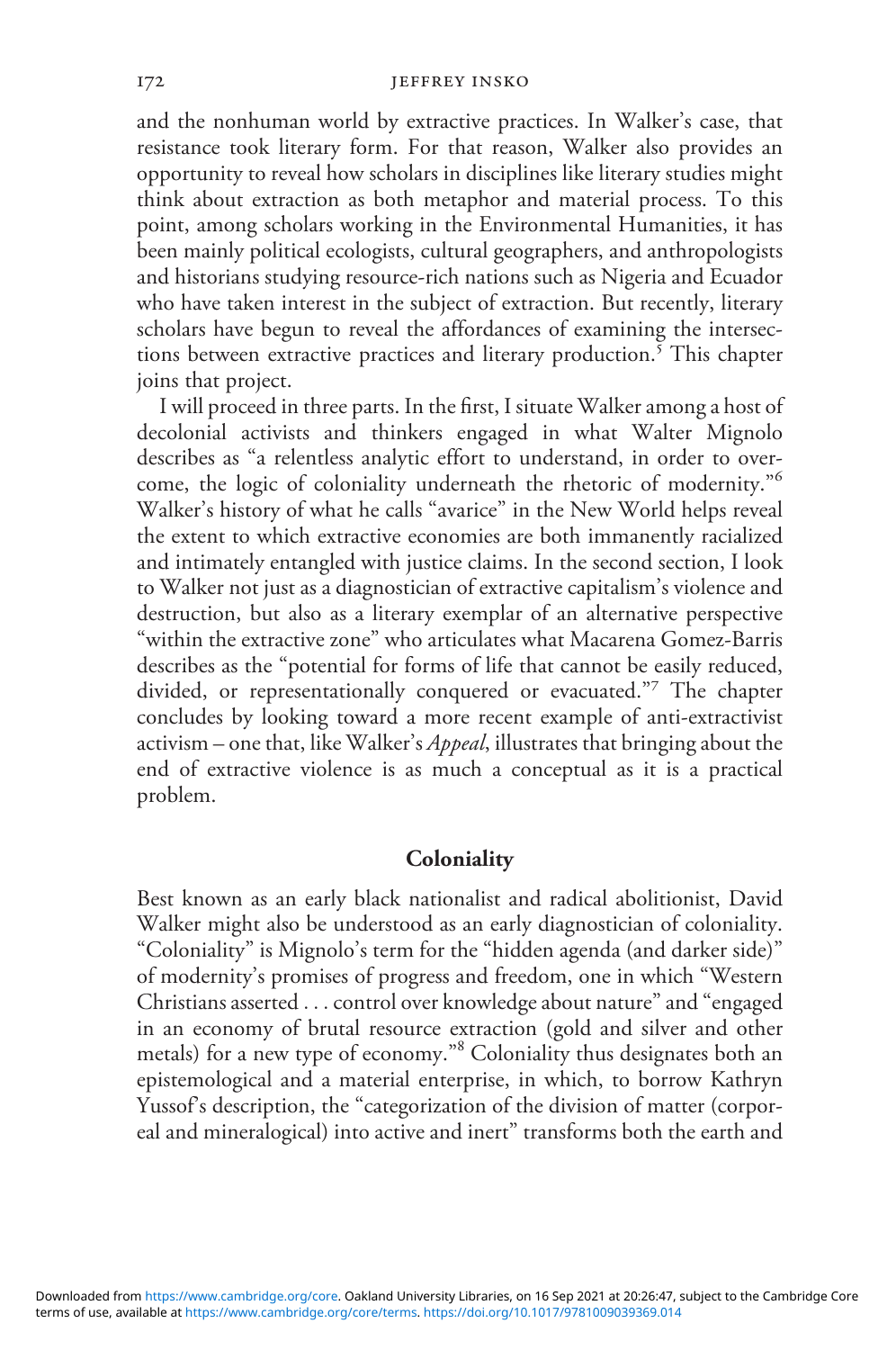(some) humans into "units of economic extraction."<sup>9</sup> In its longue duree, this "extractive geo-logic" underpins indigenous land dispossession – it's no coincidence, in this context, that Walker's Appeal was published almost simultaneously with the Indian Removal Act of 1830 – as well as slavery, environmental degradation, and the myriad, multi-scalar crises, both social and geophysical, resulting from a rapidly warming planet: intensified weather events, desertification, ocean acidification, mass migration, and mass extinction, to name only a few.

As a material practice, to extract is to draw out – of a cavity or a body – "by force, effort, or contrivance" (OED). This form of extraction has a long history, from the harvesting of salt and stone to fishing; logging; the mining of precious metals like silver and gold; the extraction of hydrocarbons like coal, oil, and natural gas through a variety of techniques; and, more recently, the removal of rare earth and other elements like lithium for use in smartphones and so-called "green" technologies, like the batteries that power electric vehicles and store solar energy. Whatever the source and method, however, extraction always entails a degree of violence: cutting, pulling, plowing, digging, stripping, blasting, drilling, fracturing. Modern technological advancements – from hand-held shovels to massive hydraulic excavators, from gunpowder to steam injection – have facilitated the extraction of the earth's minerals on scales, such as the Athabasca oil sands mines in Alberta, Canada, covering thousands of miles, and in places, like offshore ocean wells thousands of feet deep, that are hard to fathom.

This kind of extraction might be described as a form of taking without giving in return. As an act of withdrawal without a corresponding deposit, extraction represents, in Naomi Klein's formulation, "a nonreciprocal, dominance-based relationship with the earth." <sup>10</sup> In describing this relationship, Klein employs the term "extractivism," which identifies not the material practice but the underlying logic of extraction, an instrumentalizing logic predicated upon "the reduction of life into objects for the use of others." <sup>11</sup> Here, the logic of extraction mirrors the material/epistemological logic of coloniality: extraction (or extractivism) is coterminous with abstraction. That is, just as geophysical extraction literally removes minerals, metals, elements, and some humans from the geological strata or geographical locations in which they're embedded, so does extractivism remove them, conceptually, from what the political ecologist Jason W. Moore calls the "web of life": the interconnected geological histories and the social and ecological networks in which they are embedded. Extractivism alienates them from their contexts, transforming them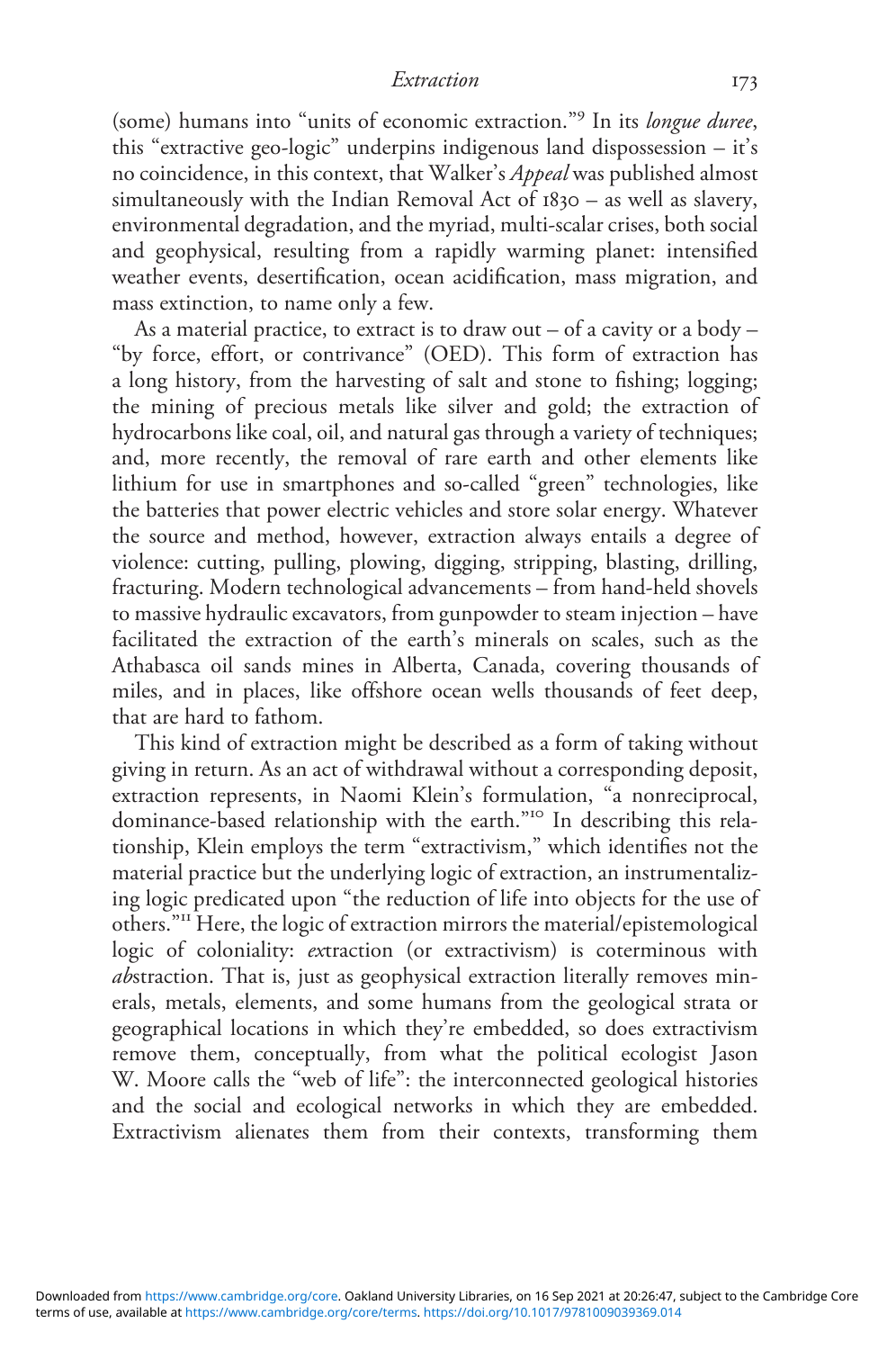#### 174 JEFFREY INSKO

instead into fungible commodities, converting "nature" into "natural resources" and human beings into "human capital stock" by severing each from the interrelationships that might otherwise be seen to define them.<sup>12</sup>

Of course, extraction/extractivism has produced the modern world. It has yielded remarkable wealth (for some) and provided the material foundation for the industrial and technological processes that have transformed, to take just two key examples, food and transportation systems in many parts of the globe thanks to nitrogen fertilizers and cheap fuel. Yet the benefits of extractive practices have not been distributed evenly. Resource extraction has also produced massive amounts of toxic waste, destroyed local ecosystems, degraded landscapes, concentrated wealth in the hands of the few, exacerbated other structural inequalities like the effects of pollution along racial and ethnic lines, and, of course, driven the greenhouse gas emissions that have created the climate crisis. In turn, global warming produces weather patterns and extreme events that, in a vicious feedback loop, only intensify these problems. Often, these externalities converge, as in the devastation caused by Hurricane Katrina in 2005, where the populations hit hardest were those already suffering the effects – poverty, pollution, systemic racism – of living in an extractive sacrifice zone of oil and petrochemical production.

In 1829, David Walker warned of all this. He couldn't have foreseen, of course, the precise contours of the crisis; scientists wouldn't identify the greenhouse effect for another 67 years. But Walker nevertheless perceived the scale of the crisis produced by coloniality, describing it, to borrow the environmental philosopher Timothy Morton's term, as a kind of "hyperobject": something so "massively distributed in time and space" that it can't be seen or grasped in its totality.<sup>13</sup> Walker prefaces the Appeal, for example, by noting his inability to "enumerate and explain" upon "subjects ... of such incomprehensible magnitude, so impenetrable and so notorious" that he can only approach them by way of a few specific instances that "do indeed rage to such an alarming pitch that they cannot but be a perpetual source of terror and dismay to every reflecting mind" (4). Similarly, while Walker couldn't have known that the kind of scientific racism ascendant in his early-nineteenth-century world would mutate into the environmental racism of our twenty-first century one, he did recognize how coloniality sought to project itself into the future – or, as he put it, that "tyrants are in hopes to perpetuate our miseries under them and their children until the final consummation of all things" (38).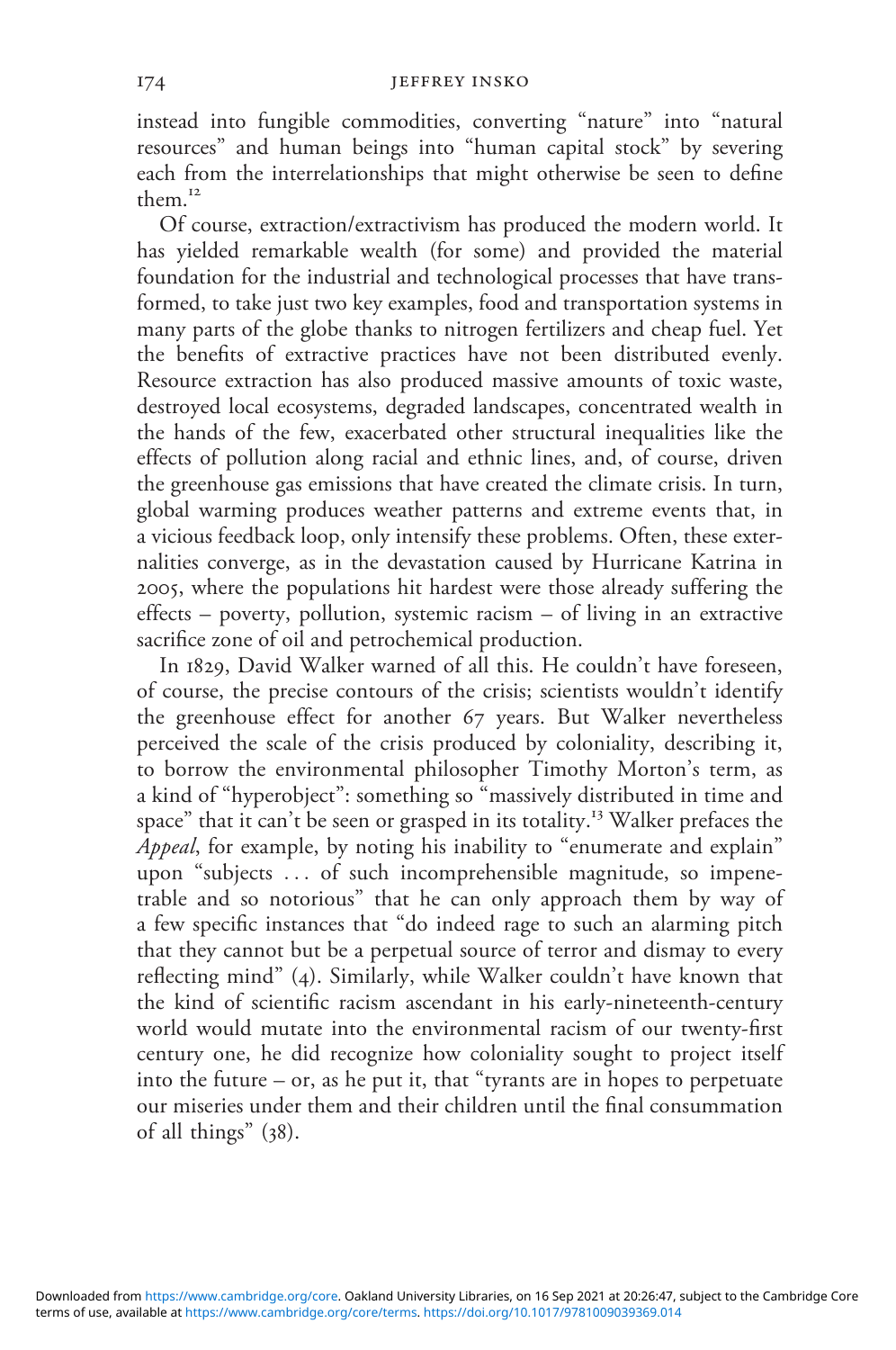All of which is to say that Walker understood that extraction and extractive logic were, to use another modern term, unsustainable. Nor were they just. His *Appeal* therefore promises a reckoning that strikingly echoes the kind of apocalyptic rhetoric that has become nearly ubiquitous in climate change discourse, from the dire predictions in reports issued by the Intergovernmental Panel on Climate Change, to pressing calls for political action, op-eds exhorting the costs of inaction, and the dystopian scenarios that typify so much climate fiction. "I tell you, Americans! that unless you speedily alter your course," Walker exhorts, "you and your Country are gone!!!!!!!" (42; emphasis original). And later, "O! Americans! Americans!! I call God – I call angels – I call men, to witness, that your destruction is at hand, and will be speedily consummated, unless you repent" (45). Unlike climate scientists and activists, Walker speaks a religious, rather than a secular, idiom; he foresees divine wrath as retribution for white Americans' sins. Yet, like those scientists and activists, Walker gives expression to a palpable certainty that time is running out. "As true as the Sun ever shone in its meridian splendor," he says at one point, playfully metaphorizing on the extractive practices he denounces, "my colour will root some of [the whites] out of the very face of the earth" (21).

Walker's vision of a nation headed toward almost-certain catastrophe contrasts sharply with hegemonic (capitalist) narratives of historical progress. In another context, John Levi Barnard has placed Walker in a line of "African American writers and orators" who "linked greed, corruption, empire, and slavery into a coherent theory of Western history as a pattern of unbridled accumulation resulting only in the proliferation of ruin" – a critique that has certainly not worn with age.<sup>14</sup> Extraction was the engine of that "unbridled accumulation," the pursuit of which Walker cites as evidence of white Europeans' decline. "The whites have always," Walker writes, "been an unjust, unmerciful, avaricious and blood-thirsty set of beings, always seeking after power and authority" (18). Yet the manifestation of these traits in the ancient world, Walker argues, was benign compared to Christianized Europeans, whose extractive practices of taking and destructive waste extend even to human lives. "Take them as a body," Walker writes.

they are ten times more cruel, avaricious and unmerciful than ever they were; for while they were heathens, they were bad enough, it is true, but it is positively a fact, that they were not quite so audacious as to go and take vessel loads of men, women, and children, and in cold blood, and through devilishness – throw them into the sea, and murder them in all kind of ways. (19)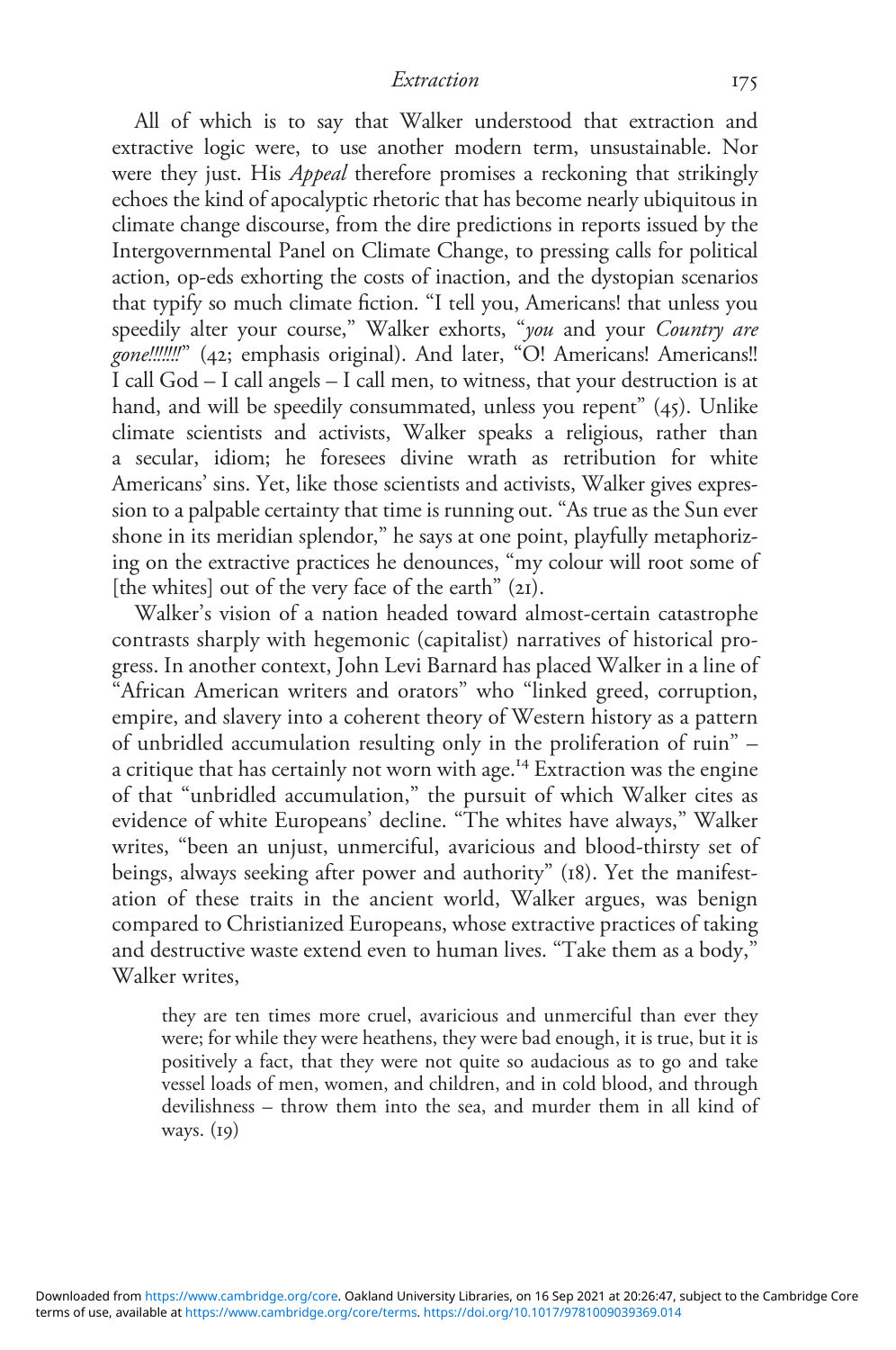In countering white European narratives of historical progress, Walker performs the kind of decolonial intellectual work that Mignolo describes in terms of "epistemic struggles." According to Mignolo, such struggles "take place in the spheres of epistemic mediations and geopolitics of knowledge – for example, the cosmology upon which corporations justify the expropriation of lands, and the cosmology upon which Indigenous projects of resistance and re-existence build their arguments" (68). Arguments "delinking" from those that justify such expropriations mediate violent responses to violence. Thus, in Walker's case, while he quite explicitly threatens physical violence in response to the brutalities of slavery – "my colour will root some of them out of the very face of the earth" – he also advances an equally explicit argument against the logic that justifies extractive violence.

## Literary Extraction

It may be more precise to say that Walker *performs* an argument against the logic of coloniality. And he does so, ironically, through an alternative form of extraction that does not depend upon the appropriation and exploitation of material resources. As a noun, an extract is a passage copied out of a book or manuscript, an excerpt. In this sense, to extract is to copy out of or to make extracts – a longstanding literary practice whose apogee, perhaps, is Herman Melville's Moby-Dick. Famously, Melville begins that book with a long compendium of "Extracts" – a seemingly comprehensive series of statements about whales drawn from books, songs, and other verbal texts, from the Bible to his present, that Melville assembles and presents as preface to his own text without commentary. This kind of extractive practice, of course, is distinct from the kind of physical earthrending (and the consequences of it) that typically commands the interest of environmental humanists. Yet the practice of literary extraction – as in quotations, epigraphs, and the widespread practice of commonplacing – occupied a critical position in the print culture of Walker's nineteenth century. Commonplace books, for example, where readers copied out passages from their readings into notebooks, were often, as Claudia Stokes explains, thought of as "treasuries" or "storehouses," metaphors that "contributed to the perception of extracted wisdom as a precious, rare commodity." The ability to draw upon and deploy such extracts helped attest to one's fitness "to enter into public discourse and to achieve status." 15

terms of use, available at [https://www.cambridge.org/core/terms.](https://www.cambridge.org/core/terms) <https://doi.org/10.1017/9781009039369.014> Downloaded from [https://www.cambridge.org/core.](https://www.cambridge.org/core) Oakland University Libraries, on 16 Sep 2021 at 20:26:47, subject to the Cambridge Core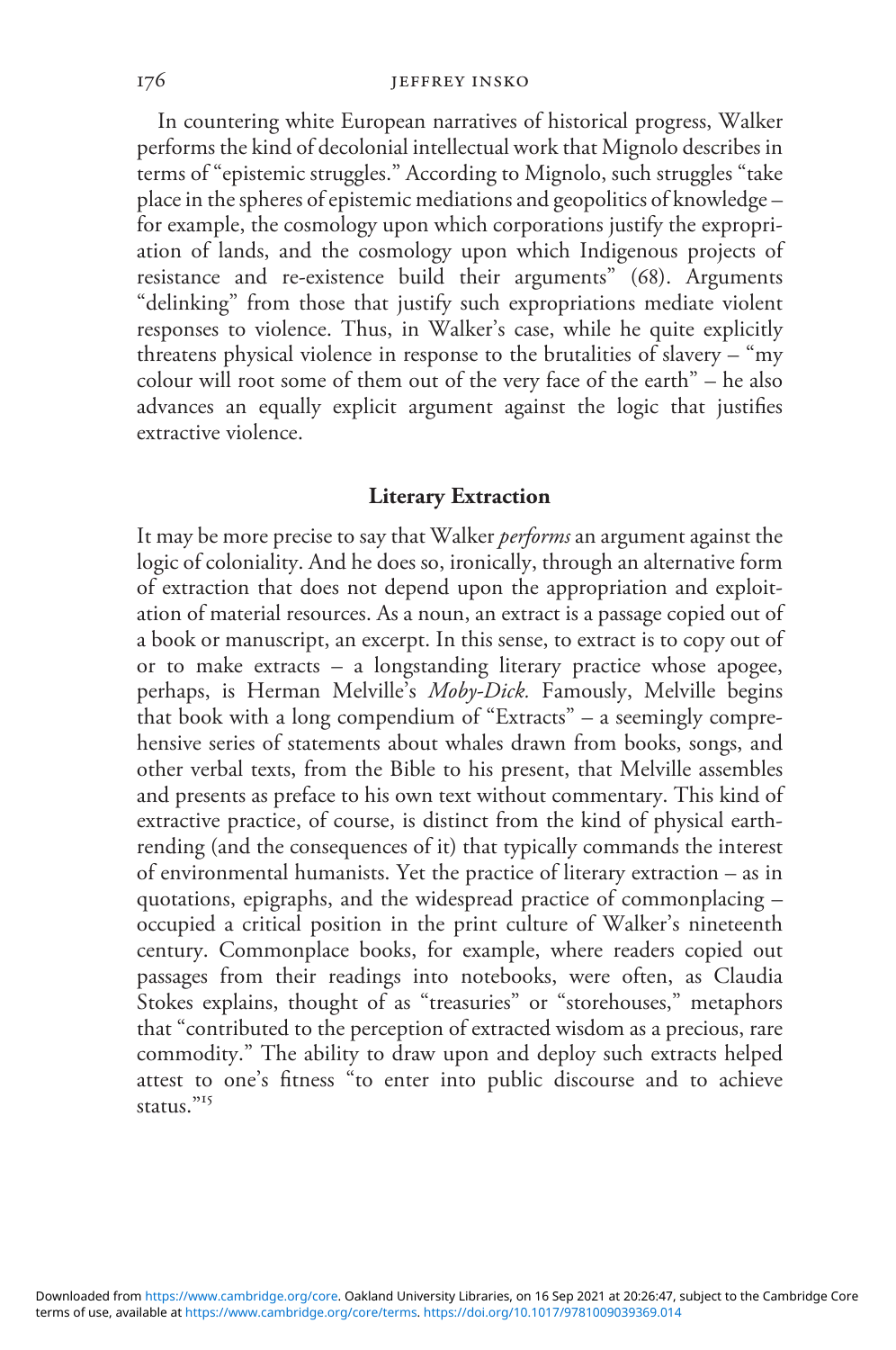A similar type of extractive practice proves critical to Walker's analytic effort. One of the rhetorical strategies of the *Appeal* is to present "extracts" from the writings and speeches of others, particularly from those who promoted the logic of coloniality. Most notable among those whom Walker extracts is Thomas Jefferson, whose most expansive written work, Notes on the State of Virginia (1787), figures as a primary target of Walker's decolonial argument. In his Notes, Jefferson advances both the epistemological and the material dimensions of coloniality. The former is by now notorious, so much so that even by the time of Walker's Appeal he could note that Jefferson's ruminations on the intellectual abilities of the descendants of Africa have been "extensively argued upon" (16). Walker here refers to, and extracts liberally from, Jefferson's ruminations in Query XIV, in which, in the cool rational language of the Enlightenment – or as Jefferson puts it, as one who "views the gradations in all the races of animals with the eye of philosophy" – "advance[s]" his "suspicion" that "blacks ... are inferior to the whites in the endowments both of body and mind."<sup>16</sup> Jefferson's remarks contributed significantly to the centuries-long colonial project of dehumanizing black people in America, a fact Walker acknowledges by reminding his brethren that Jefferson's remark has "in truth injured us more, and has been as great a barrier to our emancipation as any thing that has ever been advanced against us" (29). Much of Walker's Appeal, therefore, is devoted to providing a counterargument against Jefferson – one that, as Robert S. Levine has shown, takes the form of exposing race as devoid of "stable or essential meaning" and turns Jefferson's own phrasing against him in a clever reverse-racializing move: Immediately after the passage on white European declension cited above, Walker concludes, "I therefore ... advance my suspicion of them whether they are as good by nature as we are or not"  $(i)$ .<sup>17</sup>

Less remarked upon in Notes on the State of Virginia than Jefferson's reiteration of colonial racial logic, yet working in tandem with it, are the earlier sections of the Notes, in which Jefferson attempts a thorough accounting of the state's natural resources, including its "subterraneous riches" (24). In Query VI, he remarks upon the "single instance of gold found in this state," the state's mines of lead, copper, and iron; finds of emerald and amethyst; its troves of marble, limestone, and salt. He notes extensive "mineral coal," much of it "of very superior quality," including a "coal-hill on the Pike run of Monongahela" that "has been a-fire ten years" (27). Jefferson's catalogue also includes extensive lists of both flora and fauna, which include, in the latter case, conjectures on the effects of the state's climate on the size of the animals and comparative analyses of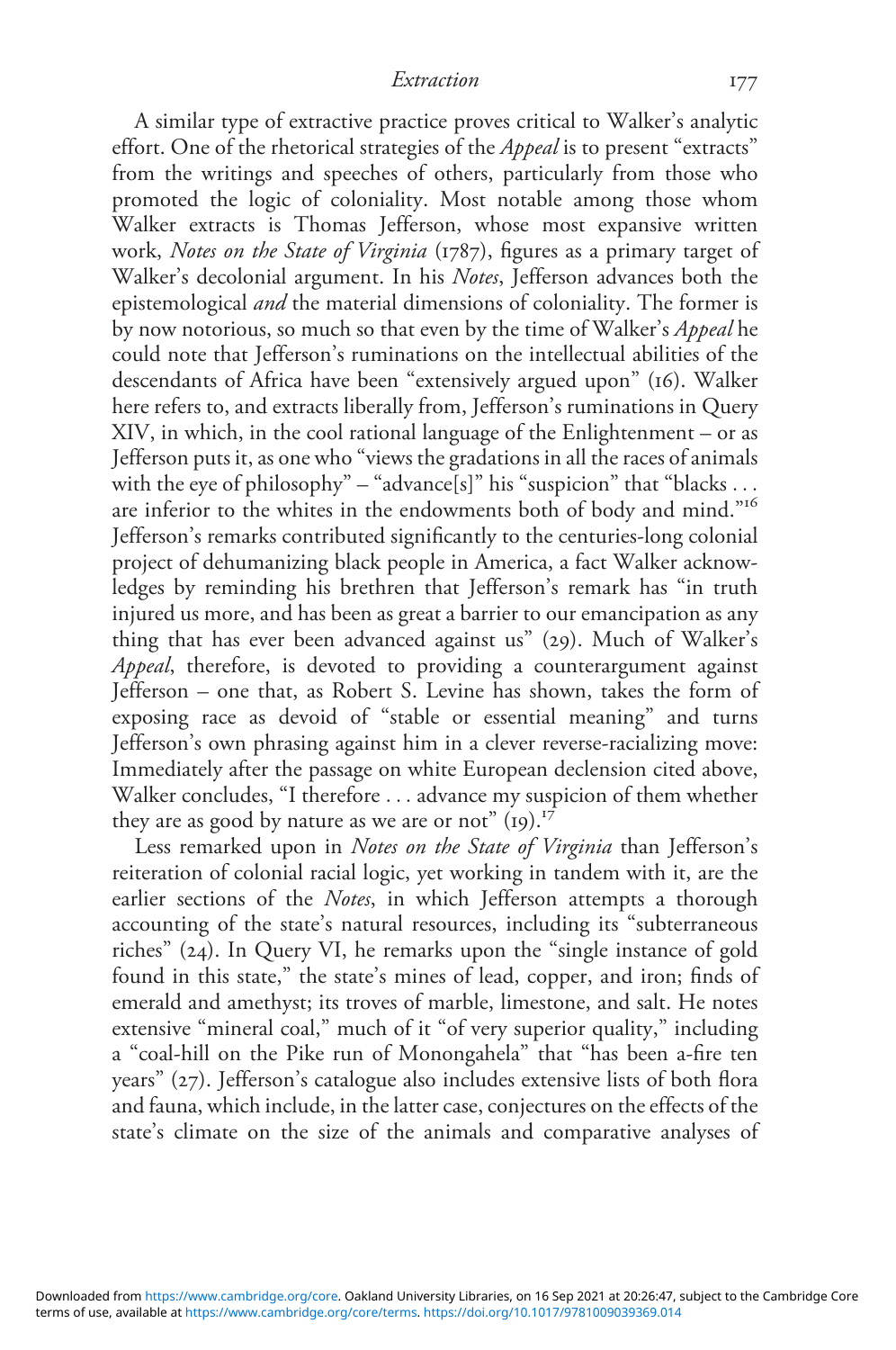American and European species. These lists and charts slide effortlessly into reflections upon the customs and intellectual abilities of indigenous peoples in North America, who Jefferson casts as "barbarous people" (64), insufficiently exposed to the benefits of civilization, stuck in an earlier stage of historical development.

Compared to Jefferson's troubling reflections on race, Query VI might appear relatively benign, dull even, in its recitation of metals and minerals, its long lists and charts. Yet it is this very claim to – or performance of – knowledge that helps reveal the pernicious operation of colonial "geo-logic" (to recall Kathryn Yussof's term). Jefferson practices two interrelated forms of extraction (or abstraction) that reveal what Jeffrey Myers calls "the baldly commercial undertone" of the book "that sanctions industrial overexploitation of natural resources."<sup>18</sup> The first is the assumption of a separation between the human and the nonhuman, man and nature. Minerals, fish, birds, and flowers are all available to Jefferson as discrete objects of knowledge, subject to the systems of classification devised by naturalists such as de Buffon, Jefferson's European foil. The second abstraction Jefferson performs is visible in the lists and charts themselves, which, however much they may allow, say, for trans-Atlantic comparisons among species, likewise treat types of flowers or birds or mammals as discrete, disembedded from any and all ecological relations, whether human or nonhuman, that might give them meaning beyond the strictly instrumental. Together, these two forms of abstracting reveal Jefferson's essentially colonialist assumptions, what Myers describes as a "mentality that brings together ecological and racial hegemony," in which "Jefferson posits people of color and the land, together, as one Other over and against which he as a white subject constructs his identity and ultimately mastery" (24).

The power of Walker's challenge to Jefferson's "mentality" resides in the values of reciprocity and preservation, rather than expropriation and exhaustion, expressed by Walker's literary form of extractivism. That is, in contrast to Jefferson, who in the Notes treats the descendants of Africa as mere objects of inquiry whose intellectual productions are "below the dignity of criticism"  $(234)$ , Walker is at pains to position himself as Jefferson's interlocutor. Rather than dismissing or simply rejecting Jefferson's assertions, Walker quotes him at length, and even queries him directly (knowing, of course, that Jefferson "is gone to answer at the bar of God, for the deeds done in his body while living" [16]). In addition to presenting extracts from Jefferson's writings and speaking back to him, Walker also urges his audience to recognize the authority accorded to "the very learned and penetrating" Jefferson. In fact, "a much greater philosopher," Walker says, "the world never afforded." For

terms of use, available at [https://www.cambridge.org/core/terms.](https://www.cambridge.org/core/terms) <https://doi.org/10.1017/9781009039369.014> Downloaded from [https://www.cambridge.org/core.](https://www.cambridge.org/core) Oakland University Libraries, on 16 Sep 2021 at 20:26:47, subject to the Cambridge Core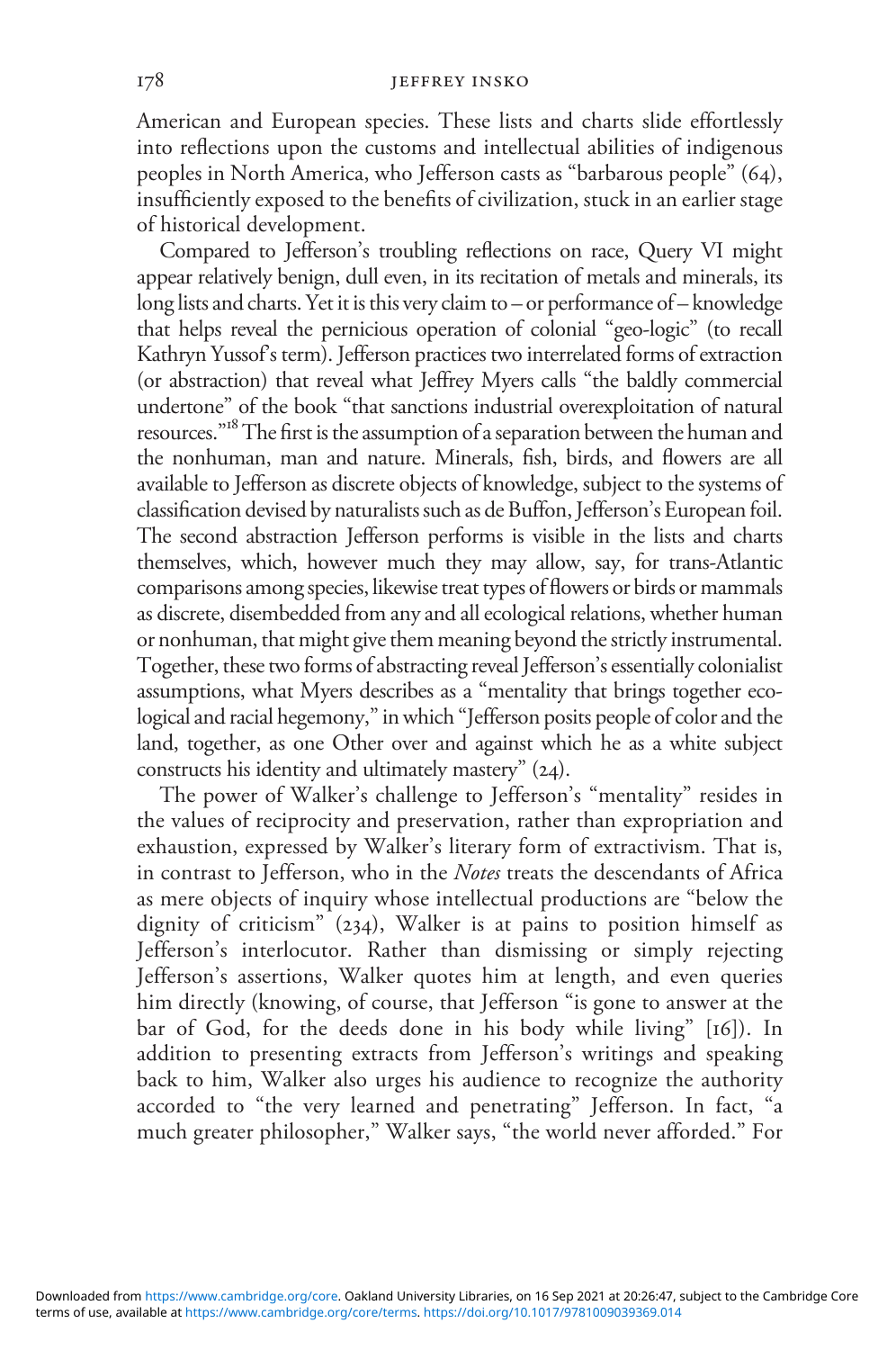that reason, Walker insists upon the importance of reading Jefferson, going so far as "to solicit each of my brethren, who has the spirit of a man, to buy a copy of Mr. Jefferson's Notes on Virginia." Similarly, Walker urges his black readers to give the extracts he presents careful attention: "See this, my brethren!" Walker exhorts (17); "Here my brethren, listen to him," he says (29); "I hope you will not let [his remarks] pass unnoticed" (29).

Walker's strategy of reciprocal and preservationist literary extraction disrupts Jefferson's colonial logic in two ways. First, Walker inserts himself in and participates in an Enlightenment discourse that otherwise, by definition, excludes him (as a racialized Other). In fact, Walker recognizes and is explicit about the importance of meeting Jefferson on his own ground, so to speak. "Unless we try to refute Mr. Jefferson's arguments respecting us," Walker reminds his readers, "we will only establish them"; and again, "let no one of us suppose that the refutations which have been written by our white friends are enough – they are whites, we are blacks. We, and the world wish to see the charges of Mr. Jefferson refuted by the blacks themselves, according to their chance." Second, even while insisting upon the need for black writers and thinkers to challenge Jefferson's assertions on their own terms, Walker does not accede to those terms. To the contrary, he explicitly lays bare the racialized epistemology that underpins Jefferson's queries:

Do you know that Mr. Jefferson was one of as great characters as ever lived among the whites? See his writings for the world, and public labors for the U. S. of America. Do you believe that the assertions of such a man, will pass away into oblivion unobserved by this people and the world? If you do you are much mistaken (17).

Here, Walker is at his most incisive; his caustically hyperbolic praise of Jefferson as a philosopher is qualified by the phrase "among the whites," which exposes, archly, the globally racialized dimensions of Jefferson's epistemological framework. Blacks would do well to pay attention to Jefferson, Walker argues, not because he is right, but because white people around the world listen to him and take him seriously, because his style of thought is what passes for "great" philosophy in the white Western world.

### Resistance

David Walker's activist writing documents one instance of the kind of resistance, coloniality has always produced. "Decolonial projects," Mignolo notes, "can be traced back to the sixteenth through the eighteenth centuries ... as responses to the oppressive and imperial bent of modern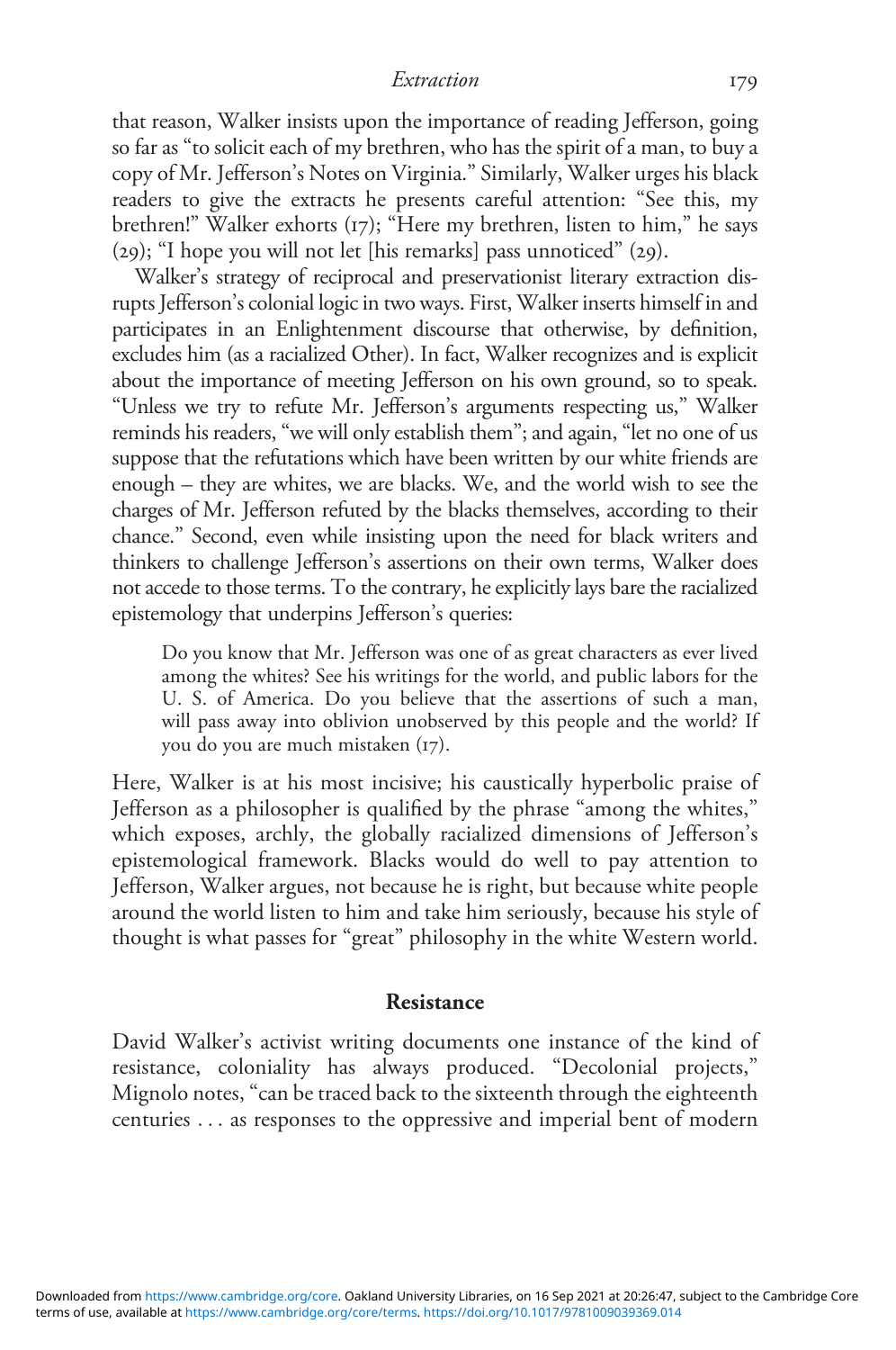European ideals projected to and enacted in, the non-European world." They can also be traced forward to more recent resistance movements across the globe – from the Movement of the Ogoni People against Shell in Nigeria in the 1990s to twentieth-century actions like the Yasuni-ITT Initiative in Ecuador, coalmine blockades in India and Germany, and the #NoDAPL pipeline protests at Standing Rock – that have turned the infrastructures of extractive capitalism into sites of conflict. In this concluding section, I'd like to consider briefly just one example of these recent conflicts as a way of highlighting the prescience of the future-oriented historical formulation Walker uses to describe the long reach of extractivism's expropriation of human and nonhuman resources: a practice that "has been continued ... from 1503 to this day."

As the examples above illustrate, direct action against ongoing extractivist projects have become, arguably, more visible than ever, given the grim realities of the climate crisis and the pressing need to cease or at least radically curb global combustion of fossil fuels. Notably, the pipelines that convey oil and gas from sites of extraction to refineries and then points of consumption have become a key focal point for these actions, so much so that some new pipeline projects in North America – like the Keystone XL pipeline that would bisect the United States on its route from northwestern Canada to the Gulf Coast, the 1,000-mile Northern Gateway pipeline in Canada, and the Dakota Access Pipeline originating in the Bakken region of North Dakota – have taken on the character of what might be called charismatic megaprojects: matters of national politics, theaters of mass demonstration, and topics of widespread media attention. This is fitting given both the role of pipeline infrastructure in facilitating the expansion of extractive capitalism in the twentieth- and twenty-first centuries and the extent to which so many pipelines bear, almost menacingly, the symbolic weight of colonialist violence in their very names: Dakota Access, Colonial, Plantation, Dominion, Pilgrim, Seminole.

But rather than taking up one of these better-known manifestations of the long history of environmental and historical injustice, I'd like to turn to one closer to my own home.<sup>19</sup> Over the past decade, a grassroots movement in Michigan has formed, calling for the removal of a pair of pipelines that transport petroleum products beneath the Straits of Mackinac, the meeting place of Lake Michigan and Lake Huron between the state's Upper and Lower Peninsulas. The twin pipelines, known collectively as Line 5, were constructed in 1953, at the beginning of the period sometimes called "The Great Acceleration," when the rate of measurable human impacts upon the biosphere surged exponentially – and when feats of technological ingenuity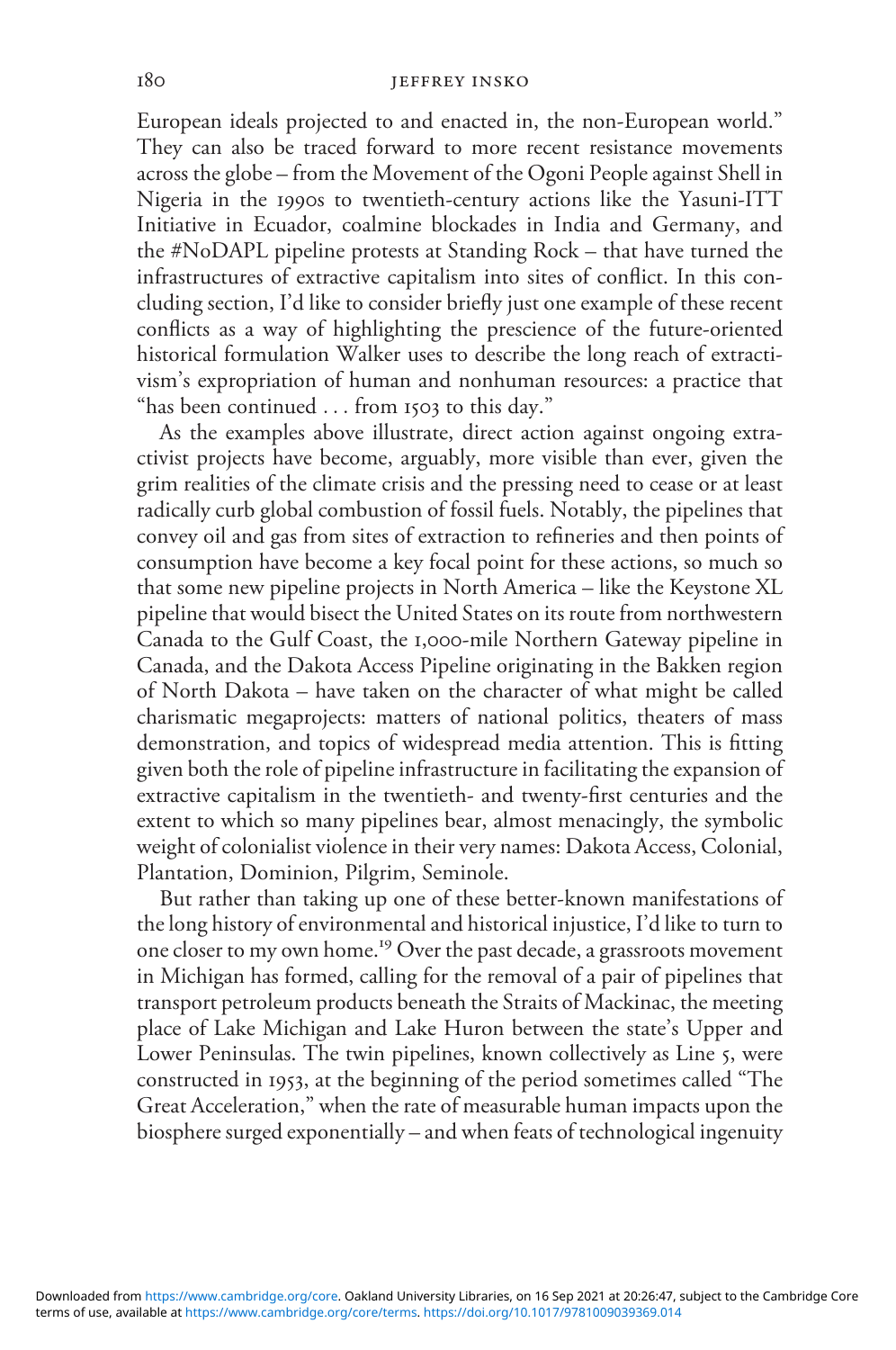like installing dual oil pipelines beneath the world's largest source of freshwater seemed miraculous, rather than terrifying.<sup>20</sup> The company that operates Line 5, the Canadian multinational Enbridge, Inc., also happens to be the company responsible for one of the worst inland oil spills in US history. In 2010, another Enbridge pipeline, Line 6B, ruptured near Marshall, Michigan, spilling more than one million gallons of tar sands oil transported from the Athabasca region of Alberta, Canada, into Talmadge Creek, a tributary of the Kalamazoo River. The oil traveled nearly thirty miles down the river before sinking to the riverbed. It took seven years and more than a billion dollars to remediate the spill.

The Kalamazoo River spill, combined with the growing Keystone XL movement and the growth of a robust movement for action on climate change, brought new scrutiny to Enbridge's activities in the region. Line 5, more than fifteen years older than Line 6B, suddenly began to look like a looming disaster. As of this writing, the movement to decommission Line 5 has gained the support not just of environmentalists, but also of state elected officials, business leaders, the Governor, and a motivated Attorney General, making imaginable what would be one of the first efforts in the United States to commence the deliberate dismantling of the appurtenances of the extractive economy. What interests me here, however, is the pivotal role that regional indigenous groups have played in this movement and the variety of forms of their resistance to the continued operation of a pipeline that threatens their lifeways, treaty rights, and sovereignty.

Like the protests at Standing Rock, indigenous groups have marched, organized rallies, generated petitions, staged flotillas of canoes and kayaks in the Straits, and organized other actions to call for the decommissioning of Line 5. In addition to these more visible, charismatic actions, local tribes have also taken part in the otherwise dull procedural matters where the Line 5 debate is playing out: asserting their legal rights, filing lawsuits and court briefs, and intervening in regulatory processes. It is in this arena that their efforts echo the strategies of Walker's Appeal. For in those filings and interventions, tribal groups perform the crucially important intellectual and conceptual work of confronting what Mignolo calls the "colonial matrix." Part of the work of decolonial thinking, as we have already seen in the case of David Walker, entails "engaging in epistemic disobedience and delinking from the colonial matrix in order to open up decolonial options."<sup>21</sup>

That work is visible not only in the tribes' legal filings, which, while they remind regulatory authorities, for example, of established treaty rights, nevertheless adhere to appropriate legal conventions – knowing full well that historically those same conventions have been deployed as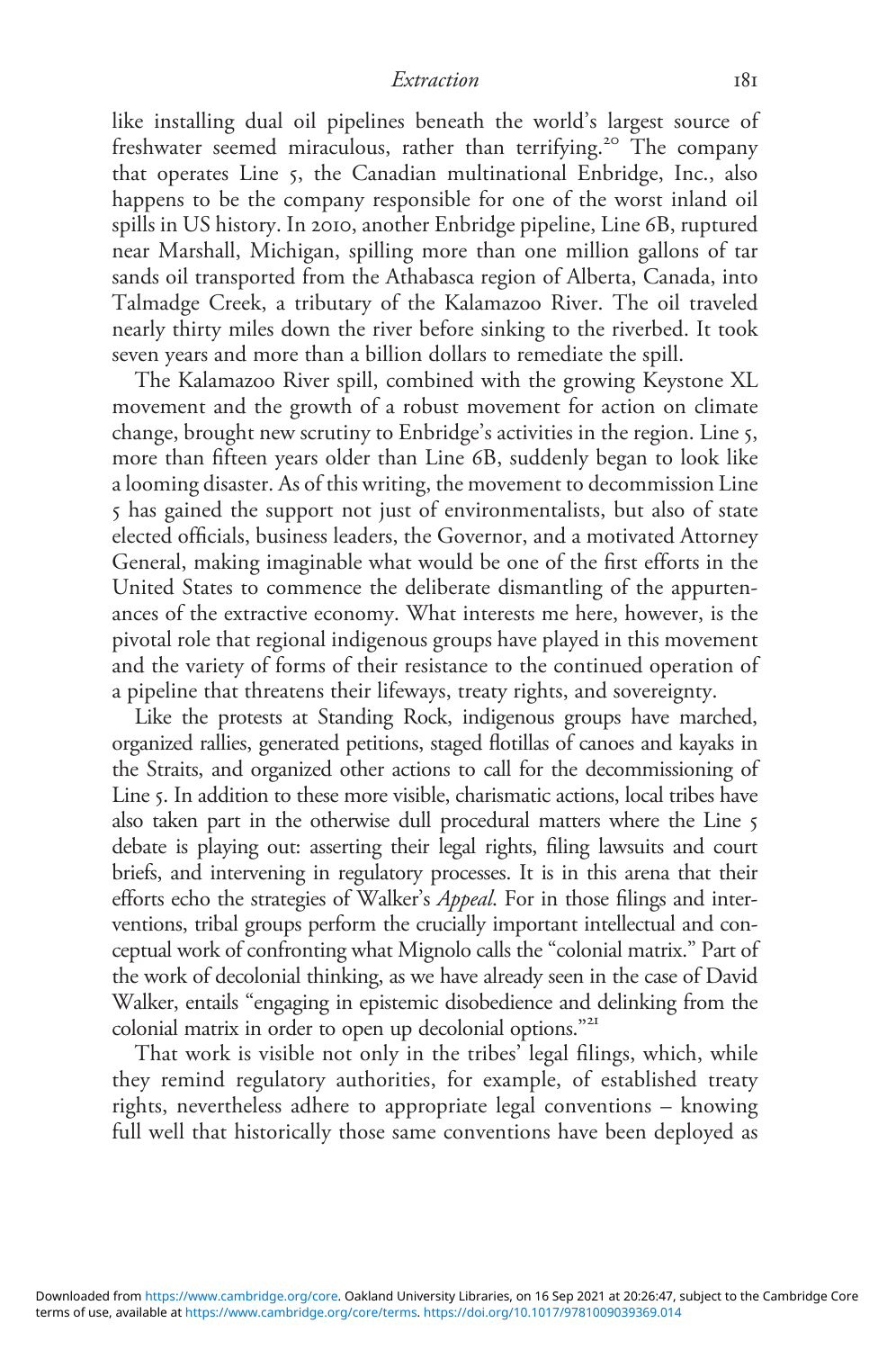instruments of indigenous dispossession. It is visible, too, in the letters and comments that accompany those filings, where the tribal groups rehearse the deep history of their relationship to the Great Lakes – or what the Match-E-Be-Nash-She-Wish Band of Pottawatomi Indians refer to as their "pre-/historical ties to the Straits of Mackinac."<sup>22</sup> In other instances, tribal comments document indigenous customs. At other times, they speak in their own language – many of the letters sign off with "miigwech," which the writers translate for their audience as "thank you." And some express explicitly both the values that guide their relationships with the nonhuman world and the historical injustices they've endured. As James Williams Jr, Tribal Chairman of the Lac Vieux Desert Band, puts it, "descendants of the Ojibwe [have] inhabited and maintained life from these lands for time immemorial. Our lives are tied to these lands and we have consistently been at the mercy of Enbridge and the State of Michigan as our lives are still tied to our historical waters." <sup>23</sup> Taken together, these comments demonstrate epistemic disobedience in action. They comprise a powerful decolonial archive that reminds us, as does David Walker, that resistance and alternatives to extraction and extractivism have been with us all along.

## Further Reading

- Arboleda, Martín, Planetary Mine: Territories of Extraction Under Late Capitalism (London: Verso, 2020).
- Estes, Nick, Our History Is the Future: Standing Rock Versus the Dakota Access Pipeline, and the Long Tradition of Indigenous Resistance (New York: Verso, 2019).
- Johnson, Bob, Mineral Rites: An Archaeology of the Fossil Economy (Baltimore: Johns Hopkins University Press, 2019).
- Malm, Andreas, Fossil Capital: The Rise of Steam Power and the Roots of Global Warming (New York: Verso, 2016).
- Wynter, Sylvia, "1492: A New World View," in Race, Discourse, and the Origin of the Americas: A New World View, Ed. Vera L. Hyatt and Rex Nettleford (Washington, DC: Smithsonian Institution Press, 1995).

### **Notes**

- 1. Walker, David, Appeal to the Coloured Citizens of the World (Boston: 1829), 15. Further references will be cited in text.
- 2. On the early history of gold mining in North Carolina, see Hines, Elizabeth and Michael S. Smith, "Gold Is Where You Find It: Placer Mining in North Carolina, 1799–1849," Earth Sciences History, Vol. 21, No. 2 (2002), pp. 119–149,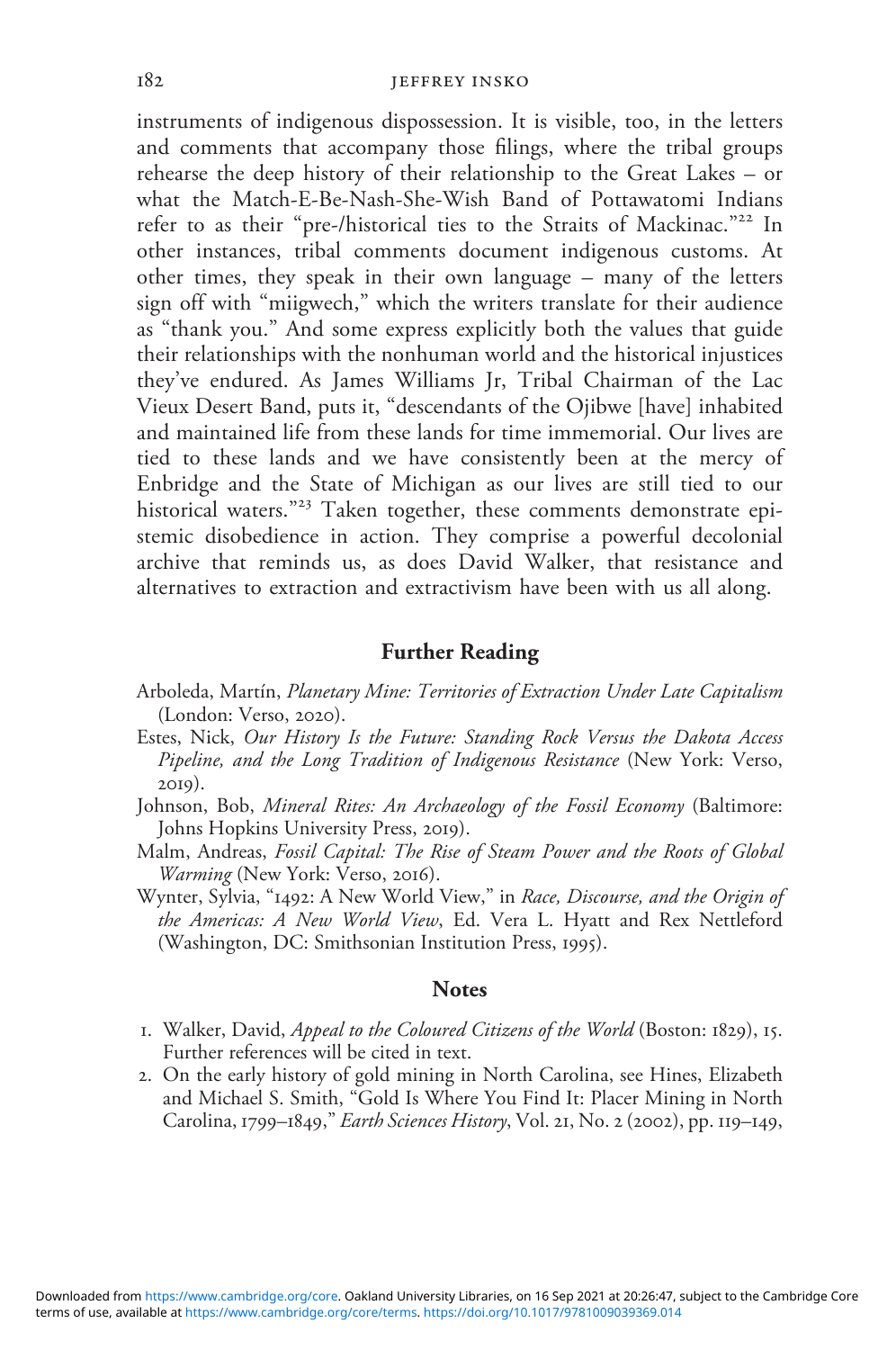and Forret, Jeff, "Slave Labor in North Carolina's Antebellum Gold Mines," The North Carolina Historical Review, Vol. 76, No. 2 (April 1999), pp. 135–62.

- 3. On "capitalocene," see, Moore, Jason W., Capitalism in the Web of Life: Ecology and the Accumulation of Capital (New York: Verso, 2015). On "plantationocene," see Haraway, Donna J., Staying with the Trouble: Making Kin in the Chthulucene (Durham, Duke University Press, 2016).
- 4. Moore, Jason W. and Raj Patel, A History of the World in Seven Cheap Things: A Guide to Capitalism, Nature, and the Future of the Planet (Berkeley: University of California Press, 2017).
- 5. For recent work on extraction by literary scholars, see Miller, Elizabeth, "Drill Baby Drill: Extraction Ecologies, Open Temporalities, and Reproductive Futurity in the Provincial Realist Novel," Victorian Literature and Culture 48 (March 2020): 29–56; Henry, Matthew S., "Extractive Fictions and Postextraction Futurisms: Energy and Environmental Justice Appalachia," *Environmental Humanities* II (2019): 402-26; and the essays gathered in a recent special issue of Modern Fiction Studies on "Literature and Extraction" (Spring 2020).
- 6. Mignolo, Walter. The Darker Side of Western Modernity: Global Futures, Decolonial Options (Durham: Duke University Press, 2011), 9.
- 7. Gomez-Barris, Macarena, The Extractive Zone: Social Ecologies and Decolonial Perspectives (Durham, Duke University Press, 2016).
- 8. Mignolo, 11
- 9. Yusoff, Kathryn, A Billion Black Anthropocenes or None (Minneapolis: University of Minnesota Press, 2019), 2.
- 10. Klein, Naomi, This Changes Everything: Capitalism and the Climate (New York: Simon & Schuster, 2014), 169.
- 11. Klein, 169.
- 12. The term "human capital stock" gained notoriety in May of 2020, when White House economic adviser Kevin Hasset used it to describe US workers: Rupar, Aaron. "'Human Capital Stock': White House Adviser Kevin Hassett uses Dehumanizing Term for US Workers." Vox. May 26, 2020. [www.vox.com/](http://www.vox.com/2020/5/26/21270863/kevin-hassett-human-capital-stock-coronavirus)2 020/5/26/21270863[/kevin-hassett-human-capital-stock-coronavirus.](http://www.vox.com/2020/5/26/21270863/kevin-hassett-human-capital-stock-coronavirus)
- 13. Morton, Timothy, Hyperobjects: Philosophy and Ecology After the End of the World (Minneapolis: University of Minnesota Press, 2013), 1.
- 14. Barnard, John Levi, Empire of Ruin: Black Classicism and American Imperial Culture (New York: Oxford University Press, 2017), 81–2.
- 15. Stokes, Claudia, "Novel Commonplaces: Quotation, Epigraphs, and Literary Authority," American Literary History (2018), 204.
- 16. Jefferson, Thomas, Notes on the State of Virginia (Philadelphia: Prichard and Hall, 1781), 153. Further quotations will be cited in text.
- 17. Levine, Robert S., Dislocating Race and Nation: Episodes in Nineteenth-Century American Nationalism (Chapel Hill: University of North Carolina Press, 2008), 105.
- 18. Myers, Jeffrey, Converging Stories: Race, Ecology, and Environmental Justice in American Literature (Athens: University of Georgia Press, 2005), 24.